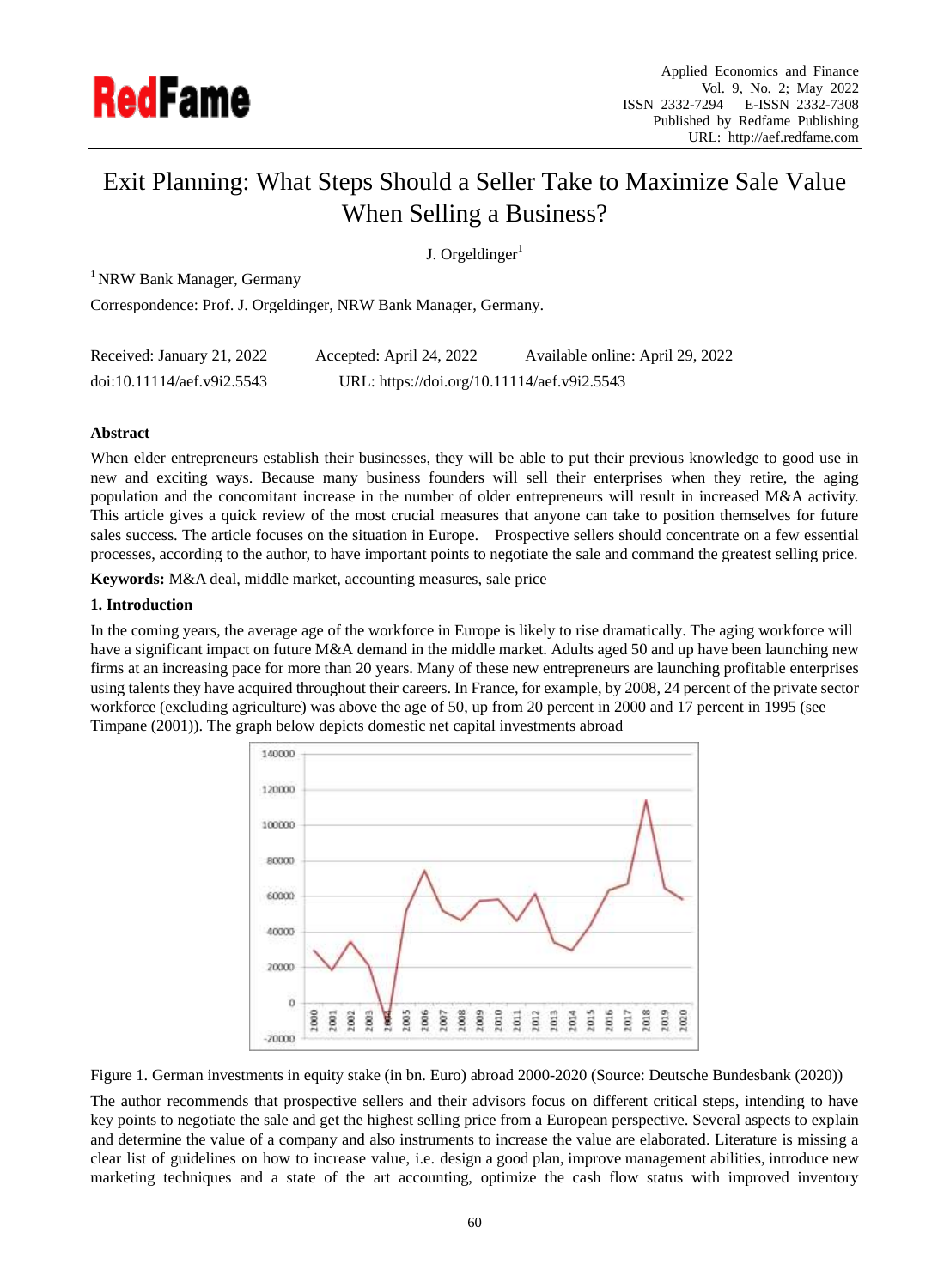administration. Systems, IT & processes should reflect the newest developments. Be aware of concentrations and intellectual property. In a final step, common errors are explained that might reduce the value of a company for selling.

## **2. Literature Overview**

Salamzadeh and Kesim (2017) investigate enterprising communities. Finegan outlined why private corporations are favored in 1991: fewer transparency requirements, a greater focus on ownership and control, and informal dispute resolution procedures. It was described by Zingales (1995) as a value-maximizing strategy for keeping the company private and bargaining the entire company with a possible buyer. Boone and Mulherin (2009) examined what would be the best strategy to sell a firm in their article. They argued that auctions are preferable to negotiations and controlled sales. They discovered that a controlled sale among a small number of carefully selected bidders is the preferred option for a surprising proportion of businesses. To approach buyer value from the perspective of value-based selling, the current literature surrounding the concept of company value, its definition, and sources is briefly reviewed. Value, as covered in the management literature, is considered to be customer-focused and evolving, and subject to other alternatives (Flint and Woodruff, 2001; Khalifa, 2004 Sanchez-Fernandez and Wang and Lo, 2004; Woodruff, 1997). Customer value can be classified as either a desired or a perceived value. Desired value refers to what the buyer wants to have from a product or service offering in a specific use situation to achieve the buyer's desired goals (Flint and Woodruff, 2001).

When building new offerings, thinking of value as a total of benefits is essential, but it's incomplete if no mention is made of the buyer's sacrifices in purchasing the offering (e.g. Sanchez-Fernandez and Angeles Iniesta-Bonillo, 2006). Managers struggle to apply the abstract concept to operational decisions because the question of value – what form do these advantages and sacrifices take – goes unanswered. This constraint is addressed by a buyer's perceived value, which encompasses both rewards and sacrifices (e.g., time, effort, etc.) associated with the transaction between buyer and seller.

The net value attained after all benefits and sacrifices in the search, purchase, and use of the offering is known as customer perceived value (e.g. Graf and Maas, 2008). The two concepts, desired value, and perceived value, are not mutually exclusive. Value can no longer be determined by interpretation once the offering has been delivered; instead, it can be measured and defined. The benefits that arise or the value that is created take on a life of their own. The way value is presented in the selling function changes depending on the selling strategy.

Value-based selling is all about understanding and proactively improving the customer's business.

Customer attractiveness for value selling may be measured on two levels: the customer's desire to collaborate and the relationship's value (Kaario et al., 2003). Value-based selling necessitates a thorough grasp of the consumer and their priorities. It also necessitates a proactive approach to assist customers in reacting to environmental changes and demonstrating how the altered service may assist customers in creating value.

# **3. Agency Problems and Managerialism**

Mergers might become the manifestation of agency problems, not the solution. Managers are (wrongly) motivated to increase the firm size to increase compensation-free cash flow. Managers are also (wrongly) motivated to increase the firm size to increase compensation. A takeover threat is a means of disciplining opportunistic managers when compensation schemes and the managerial labor market fail to solve the problem. Slow-growing businesses pay out any excess cash.

# **4. Data and Methodology**

Data for this study was gathered from a variety of sources using a variety of methods, including:

- observations
- company papers such as sales material
- self-calculations.

Different case studies provided by US CPAs were the source of data. Usually, they were taken from real-world sources. We looked for common patterns in all of the cases and studied the differences between them as well as the explanations for the differences. To fine-tune the study, the preliminary findings were compared to existing knowledge and confirmed with relevant informants.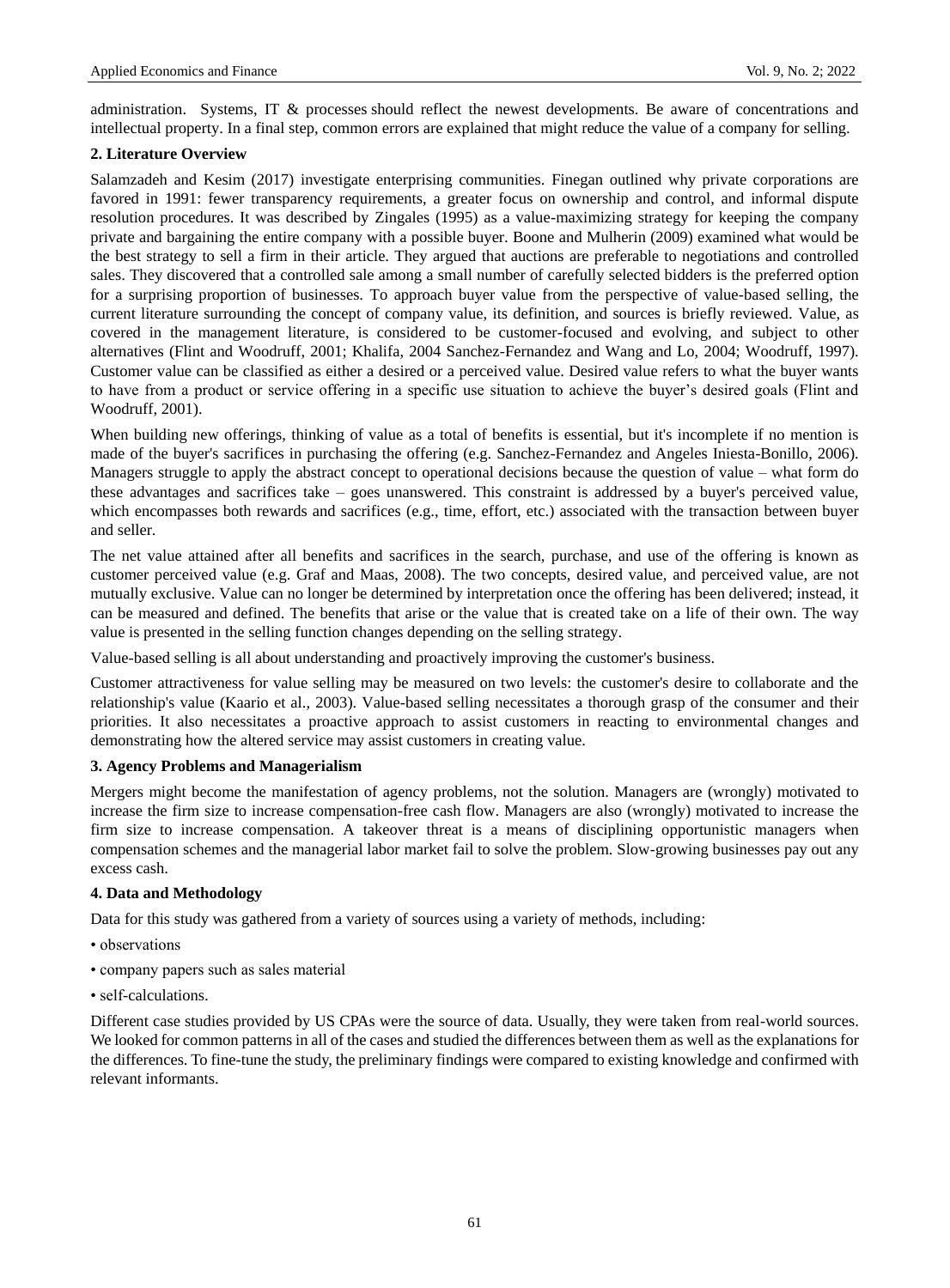| Application gaps in value-based selling | Relevance of a cross-case analysis                                           |
|-----------------------------------------|------------------------------------------------------------------------------|
| Finding the right seller                | In both cases, informants insisted on carefully picking buyers at each facet |
|                                         | of the investigated triads.                                                  |
| Salesperson-centricity                  | The importance of the seller was represented in a comparably way             |
|                                         | regardless of team composition or deal size.                                 |
| Reciprocal quantification and iteration | Despite the differences in the two scenarios, the obstacles to developing    |
|                                         | the value-based selling process without reverting to the traditional         |
|                                         | centered sales mode boiled down to the reciprocity of quantification.        |
| Credible referencing                    | While it is well known that reference is important in project management     |
|                                         | (Jalkala et al., 2010), the case study reveals that it is also important in  |
|                                         | value-based selling in business models.                                      |

#### Table 1. Value-based selling (adapted from Töytäri 2011, p. 500 and Anderson/Narus 1998)

#### **5. Motives to Sell a Business**

Our observations from practical cases prove that M&A activity usually aims to gain strategic benefits, increase operational efficiency, and a stronger competitive market position. These accomplishments produce financial results and/or value creation as a result and/or by-product. The acquirer's superior management improves efficiency in target in similar business-horizontal mergers, economies of scale, complements organizational capabilities and allows vertical and horizontal mergers. When environmental changes necessitate fast adjustment, realignment to shifting environments is necessary. Acquisitions become a springboard for diversification into new (connected) areas. High market share is a business benefit and larger companies have market dominance.

Different authors provide various reasons for wanting to sell their company. Niedermeyer, Jaskiewicz, and Klein (2010) created an explanatory model that incorporates many components. When compared to a non-family business sale, the model demonstrates that a family's evaluation of a business sale takes longer and is often different. Unlike the traditional model of family company succession, the departure choice can also encourage new entrepreneurial activity. The authors demonstrate how satisfaction might influence the actions of new ventures. They offer a case study to demonstrate how the approach might be used to analyze a family company sale in general.

The 'Wella' case, a multi-billion dollar German family business started in 1897 and sold to Proctor & Gamble in 2003, is an example of a family business transaction  $(P\&G)$ .<sup>1</sup> Due to a shareholder agreement indicating that only a unanimous choice occurs in a business sale, all shareholders decided to sell together. In this case, the high price offered met the family's expectations. As both the seller and the buyer followed a rather financial, but long-term idea, there was a high level of objective congruence between them. At the same time, the above-mentioned shareholder agreement was the only restriction on a buyer's freedom of choice. As a result, the Wella families' first contentment can be defined as medium to high.

#### **6. Selection of the Potential Buyer**

The market for privately-held businesses is restricted and segmented, according to Mullins et al (2006), with potential purchasers falling into the following categories: liquidators, owner/operators, strategic buyers, and investors. The liquidator is looking for a problematic or bankrupt company that can be purchased at a low price. Price, location of the business, ease of operation, and cash flow stability will all be important to the owner-operator. The purchaser's motivation is likely to be used to determine the price's reasonableness. A strategic buyer could be a company looking to buy a company to help it implement its strategies more quickly or cheaply. The investor is one of the most discerning buyers, assessing a company based on its capacity to create cash flows that fulfill pre-determined parameters.

To find possible purchasers, the M&A company should take the following processes (please see Goldblatt 2021):

1 Identifying potential purchasers;

2 Gaining a thorough understanding of the potential buyer's business and the positioning of the firm's offering to have a positive impact on the buyer's bottom line;

3 Involvement of the buyer in the process of determining value and defining common goals;

4 Collaboration with a potential buyer to quantify the business impact;

- 5 Establishing a link between pricing and actual worth;
- 6 The significance of a case reference

 $\overline{a}$ 

<sup>1</sup> The author had the pleasure to audit the lecture of the boardmember Prof. Schneidewind at Philipps University Marburg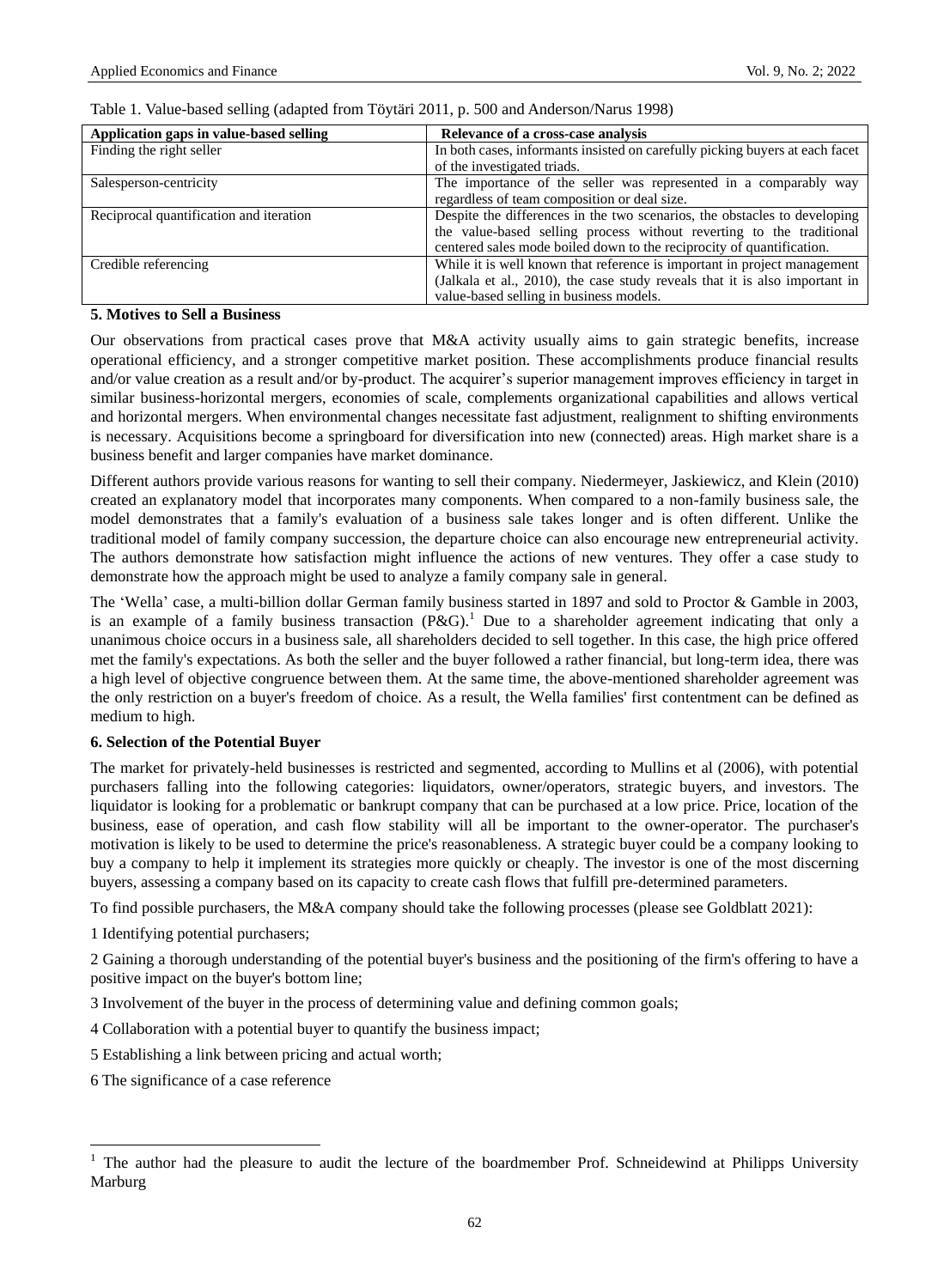## **7. Business Value Depends on How and Why It Is Measured**

Project finance is where the economic paradigm of firm value got its start. The value of any project is the sum of anticipated cash inflows, net of outlays, discounted to present value at a risk-adjusted cost of capital, according to one of microeconomics' most widely recognized principles. By extension, a company's worth is equal to the sum of expected cash inflows from all future and present projects, net of predicted outlays, discounted at the company's weighted average cost of debt and equity capital (Orgeldinger, 2006).

The so-called fair market value is the standard value. A business sale of 100 percent ownership interest on a going-concern basis is the underpinning of value. The company should be sold to the highest and best bidder, with the expectation that it would continue to operate under new ownership. For example, a tiny business has produced a product that a huge public corporation is interested in. The corporation has already been approached about purchasing it. In this scenario, a synergistic buyer uses the investment standard to determine the business's worth. These kinds of buyers are generally willing to spend a higher price for a firm they want. They regard business purchases as having distinct advantages. In their paper, Salamzadeh and Kirby (2017) prove how value creation helps the individual or entrepreneur to exit.

## **8. How Can the Value of a Business Be Determined?**

It's not an exact science to figure out how much a company is worth. There are several methods for calculating value, each of which is dependent on the circumstances. For a prospective buyer, value is a forecast of future cash flows. Buyers desire to buy cash-generating firms so they can get a return on their investment. The size and industry of the company, as well as its growth potential, risk profile, and quality, will all influence its value.

For gifting, estate or tax planning, divorce, or instituting an Employee Stock Ownership Plan, owners will typically need a certified business appraisal (\$15 to \$20,000 cost) by a CPA/CVA (ESOP). This is not essential before selling a business, but it can be useful at any time. To evaluate the current value and establish ways to improve value, the appraisal should be done before or at the same time as the creation of a business owner's departure plan. For other uses, a cost-effective and straightforward assessment of value can be obtained to determine what the firm is worth and whether one will be able to support retirement plans.

Investors' expectations of a company's future earnings are reflected in its market value. A larger, more liquid asset, such as a share of stock, cannot be evaluated as easily as a smaller, more liquid asset like a share of stock. There are a variety of methods for calculating a company's market value that can correctly reflect its genuine worth. The company's market capitalization (stock value and outstanding shares), examining comparable companies, or applying industry-wide multipliers to establish market value are some of the easier techniques.

## **9. Finding the Market Valuing Comparable Companies**

If a corporation is privately held, this valuation method works effectively. Examine the sales prices of similar firms to determine a company's worth. If a company's value is primarily held in intangible assets, and investor overconfidence or speculation drives the price up far beyond sensible limits, the market capitalization may be perceived as unrealistic.

The company's previous financial statements may need to be normalized or adjusted because business owners have a substantial choice in how they use the business assets and what income and expenses they recognize. The goal is to create a precise link between corporate assets, expenses, and the amount of business income these assets can provide. Normalizing adjustments are required for business valuation on both the balance sheet and the income statement.

Assume that two recent Miller Enterprise mid-sized industrial companies were sold for \$900.000 and \$1.100.000. The sum of these two sale prices equals \$2.000.000. This could lead you to believe that Miller Enterprises' market capitalization of \$2,300,000 is an overestimate of its worth. The varied values are now determined by their proximity to the target company. When estimating the average sale price, give this company's sale worth more weight if it is of comparable size and structure to the one being estimated.

Business valuation is a type of economic study. The financial performance of the organization provides important inputs to the process. The income statement and the balance sheet are the two most important financial statements for business valuation. Three to five years of historical income statements and balance sheets are required to do a good appraisal.

## **10. A Very Short Example of Company Valuation with Multiples**

The multiplier approach is the most appropriate method for valuing small enterprises. To arrive at a value for the firm, this method multiplies an income figure, such as gross sales, gross sales, and inventory, or net profit, by an appropriate coefficient. Because it ignores several essential elements in calculating a company's actual value, this form of the estimate is best utilized as a very rough, preliminary valuation tool. Average the sale prices after you've found recent sales of similar firms or valuations of similar, publicly traded companies. This average value can be used as a starting point for calculating the company's market worth.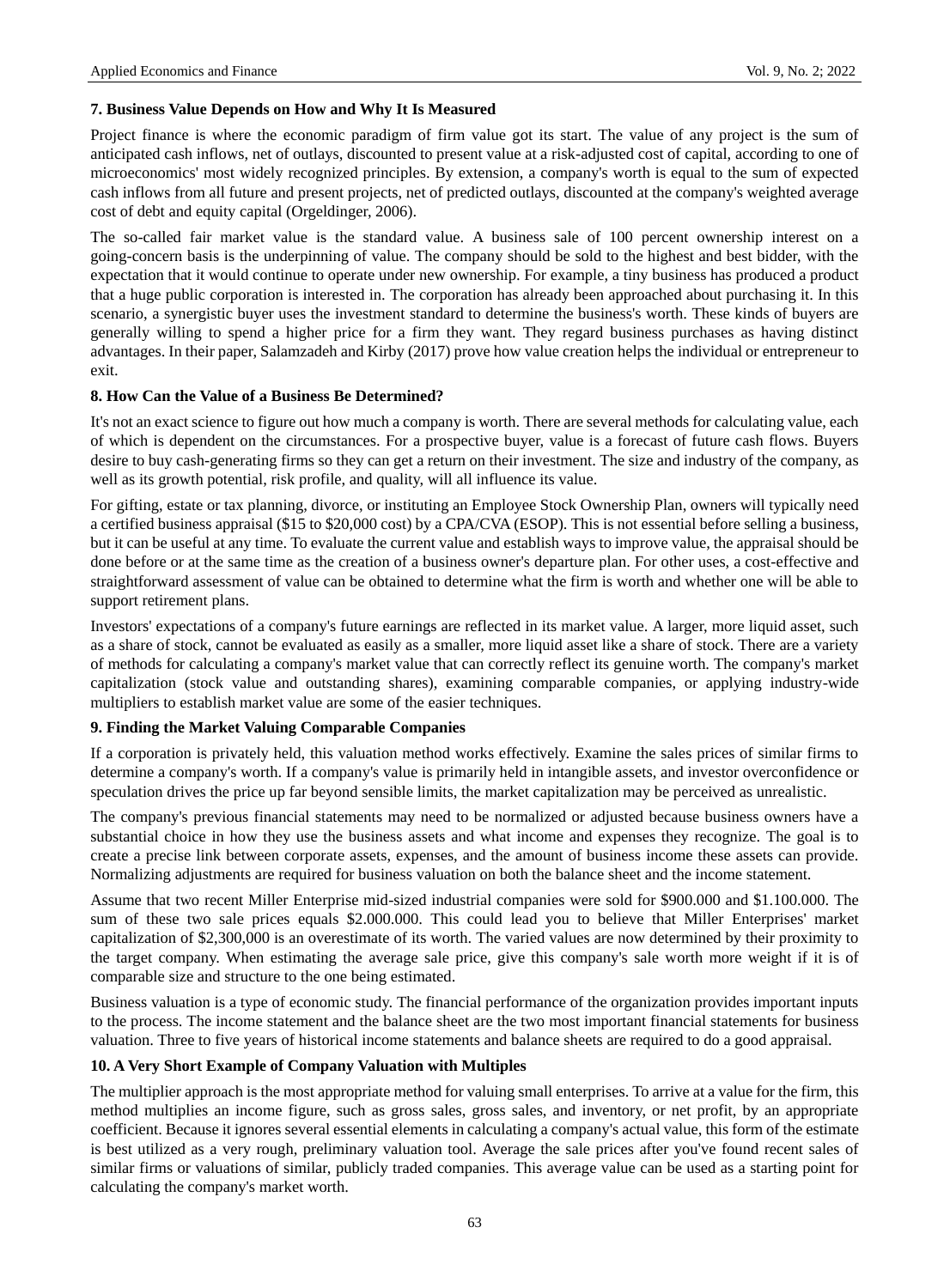The multiplier approach of valuing a firm necessitates annual sales (or revenues). Knowing the company's entire asset value (which includes the value of its existing inventory) as well as profit margins might aid in value calculation. On a company's income statement, sales or revenues, commissions, and inventory expenses are all disclosed. The coefficient will differ depending on the industry, market conditions, and any unique concerns inside the company. This value is fairly arbitrary, but you can get a good estimate from a trade association or a company appraiser. BizStat's valuation "rules of thumb" are a nice illustration.

The proper financial data to utilize in a calculation will also be specified by the coefficient's source. For example, the most frequent starting point is total annual earnings (net income). Typically, businesses are sold based on predicted cash flows or EBITDA (earnings before interest, taxes, depreciation, and amortization). The process of recasting earnings includes adding back one-time or non-recurring charges, as well as documented personal expenses. Only a small percentage of owners keep track of personal spending each year, and most buyers are unwilling to accept such deductions without it.

EBITDA is multiplied by a factor known as a multiple. This multiple reflects a prospective buyer's assessment of the riskiness of the firm as well as the rate of return he or she expects on the investment. The larger the multiple, the lower the risk; the higher the risk, the lower the multiple. Multiples differ by sector, business, and company size, and numerous factors influence the buyer's decision. The multiples are usually sourced from industry databases such as Key Value Data, RMA Valuation, and so on. Here are some examples of how multiples work:

- Recast EBITDA  $$2,000,000$  X multiple of  $5.00 = $10,000,000$  potential sale price
- Recast EBITDA  $$2,250,000$  X multiple of  $5.00 = $11,250,000$  potential sale price

Note that the difference of only \$1,250,000 in EBITDA at this multiple represents a \$1,250,000 increase in the potential sale price or business value.

In addition to having an attractive EBITDA and projections that demonstrate sustainable earnings, other qualitative factors, including the lack of business dependence on the owner, market share, depth of management, processes, procedures, and intellectual property, can impress the buyer, lower the perceived risk and improve the multiple as in this example:

- Recast EBITDA  $$2,000,000$  X multiple of  $5.00 = $10,000,000$  potential sale price
- Recast EBITDA  $$2,000,000$  X multiple of  $6.25 = $12,500,000$  potential sale price

As shown above, a change in the multiple from 5 to 6.25, due only to qualitative qualities or lower risk, results in a \$1,500,000 rise in the firm value or sale price due to the multiplier impact!

Value-based sales are said to be defined by a customer-centric exploratory process characterized by customer validation at each step, to provide value for both sides (cf. Boyt and Harvey, 1997). This approach has several drawbacks.

First, finding enough data may be difficult due to the rarity of similar firm sales.

This approach of valuing ignores fundamental variances in business sales, such as whether the company is profitable or not.

*When it comes to determining a private company's market value, the possibilities are limited, and comparison is a straightforward approach to gain a basic estimate. When it comes to determining whether businesses are comparable, some judgment is required. Companies should be in the same industry, be about the same size, and have similar sales and earnings to be considered. The sales (of comparable businesses) should have occurred recently. If a private company's market value is calculated, publicly traded companies in the same industry and size might be used as a comparison.*

## **11. Key Actions to Increase the Price of a Company**

The following chapter describes different ways for a seller to increase the sale price of its company. It should give a seller instruments and concepts to improve performance and attractiveness.

## *11.1 Good Plan*

#### *Getting organized early on and making the most of this lead time.*

This measure will help the company's marketability as well as its ability to defend its value during negotiations. Overdependence on certain persons raises the danger that the company's income or operational ability will be jeopardized. The most beneficial strategies to setting oneself up for success take time to plan and implement. Before contacting potential purchasers, some sell-side due diligence and performance improvement measures should be completed. These things should be taken care of as soon as possible. Once buyers are involved, it helps to greatly speed up the rest of the process.

Reducing the amount of time spent negotiating and, as a result, lowering the risk of breaking points that could jeopardize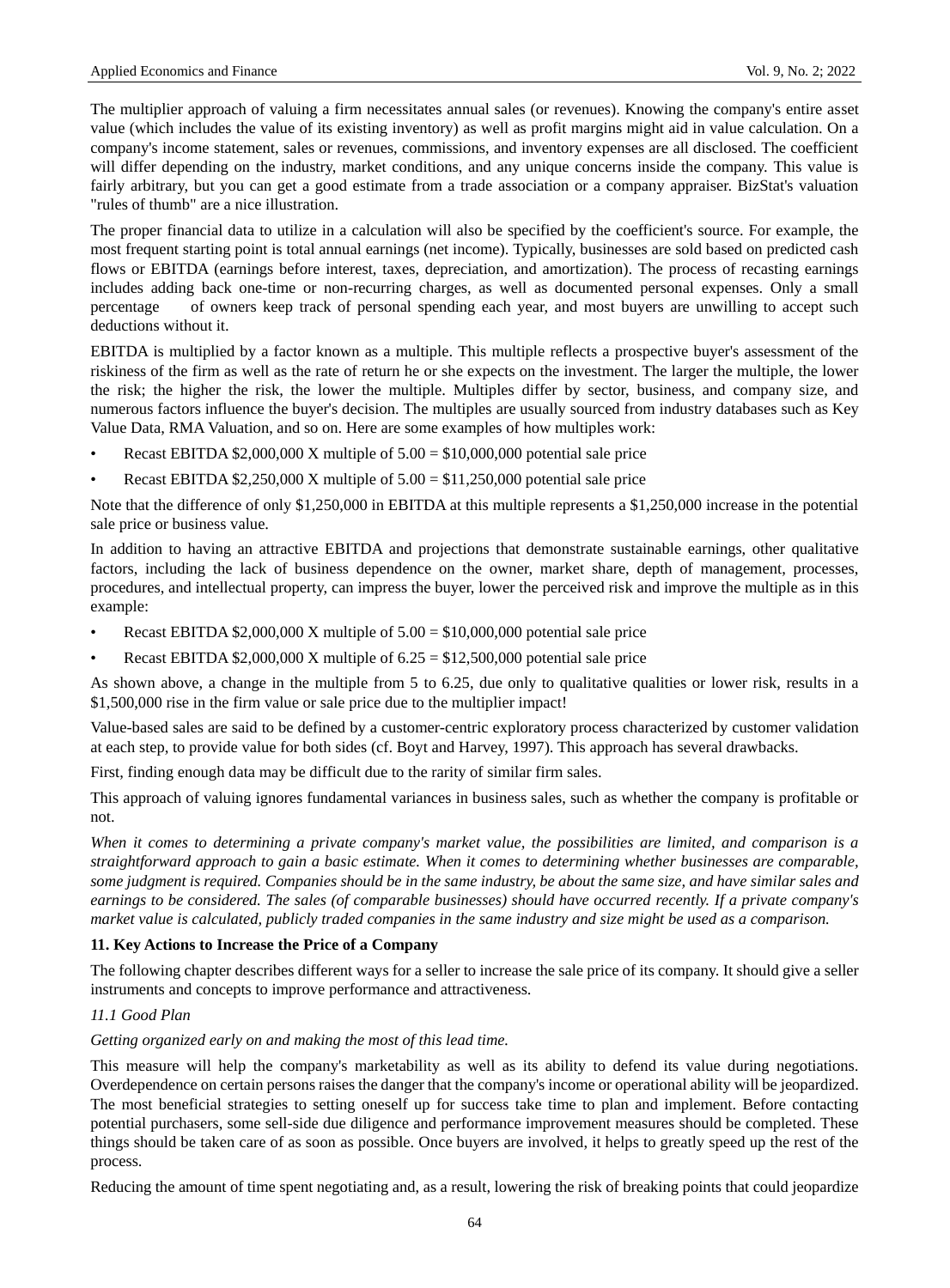the selling price, closing probability, or both. The longer one talks to buyers, the more susceptible one becomes and must be traded down. Anyone seriously considering selling their business can take immediate steps to improve their chances of success in a future transaction. The most effective acts necessitate some planning and execution time.

Efficiency ratios measure how efficiently a business manages its assets and liabilities to maximize earnings. Efficiency ratios are used by shareholders to determine how effectively their investments in the company are being used. Inventory turnover, accounts receivable turnover, accounts payable turnover, and the cash conversion cycle is some of the most widely used efficiency ratios (CCC).

## *11.2 Management Abilities*

#### *Establish a solid management team and cultivate high quality talent. Owner compensation should be reduced.*

It is necessary to assemble a strong management team with strong sales and marketing capabilities.

The industry phrase for the degree to which a company's performance is dependent on particular key employees is "key person risk." Depending on the circumstances surrounding their probable departure, they may be difficult or impossible to replace. The exiting owner may be the most important individual in question. The owner is more likely to have an active and central role in day-to-day operations in this area of the market.

Buyers will be concerned that the company's performance would deteriorate as a result of the unexpected loss of leadership and knowledge. They may believe that they cannot completely exercise their influence over important changes without risking losing support and cooperation, which might have far more serious effects on the company's performance than a complete departure. The owner may be in charge of designing the company's business plan, establishing key customer and supplier relationships, and leading with distinction amid previous periods of uncertainty or crisis.

To avoid performance degradation, the firm owner should remain strategically active and undertake whatever duties are required. The former owner should reduce his or her operational engagement as much as feasible and hand over the reins to a capable and acceptable successor. Without its employees, a corporation is nothing. One of the company's most valuable assets should be its employees. A buyer will almost certainly want the majority, if not all, of the company's employees to stay on following the sale. Numerous incentive systems can be put in place to retain personnel over time, such as an Enterprise Management Incentive (EMI), a tax-advantaged share option program.

To avoid performance degradation, the firm owner should remain strategically active and undertake whatever duties are required. The former owner should reduce his or her operational engagement as much as feasible and hand over the reins to a capable and acceptable successor. Without its employees, a corporation is nothing. One of the company's most valuable assets should be its employees. A buyer will almost certainly want the majority, if not all, of the company's employees to stay on following the sale. Numerous incentive systems can be put in place to retain personnel over time, such as an Enterprise Management Incentive (EMI), a tax-advantaged share option program.

The more time a retiring owner-manager spends involved in the functioning of the business, the less value the business has for the buyer. It is critical to establish a succession strategy. Small businesses usually lack the same level of management training and growth as larger corporations. Many of the managers at these companies are aware of what they learn on the job. As a result, many small, privately held companies have ineffective management teams with varying levels of experience, skill, and competency. A business owner who wants to sell his or her company should spend on improving the management staff.

It's critical to show a potential buyer that the business's processes are in place so that it can operate successfully, efficiently, and following all rules and regulations. Making ensuring that all of these processes are well-documented can ensure a potential buyer that the business will run smoothly from day one after the sale. Many business entrepreneurs take a hands-on approach to running their companies. Except for the tiniest of decisions, they are solely responsible for themselves. Such proprietors are the only ones who understand the firm from top to bottom, making them invaluable. If the prospective buyer is only an investor, the value of the business will decrease by an owner who cannot delegate or develop any depth of management within his or her team.

## *11.3 Marketing Techniques*

## *Freshen up the Website and build a Sales and Marketing Process.*

The seller should become a leader in the niche. Products & services have to be quantified, and sales & marketing need to be improved. Marketing strategies must appeal to the market!

## *11.4 State-of-the-art Accounting*

*Poor accounting increases the possibility of mistakes and makes it more difficult for potential buyers to appraise the company. Any accounting problems must be addressed and corrected. Potential purchasers frequently start their due diligence by looking at the books of a target company. They try to spot any red signs that could cause them trouble in the*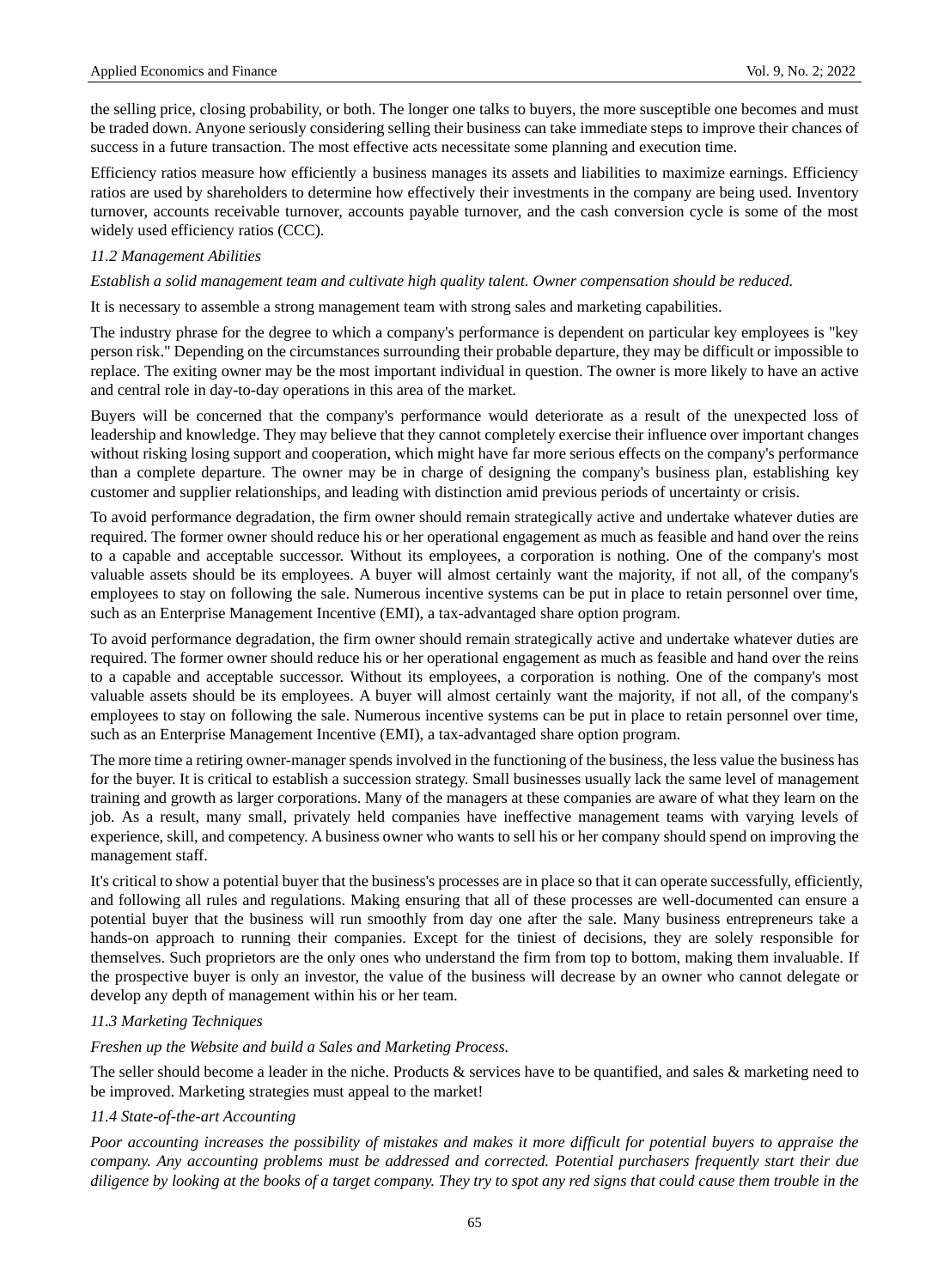*future. It is critical to make a solid first impression on this front by following all of the rules for the duration of the lookback period. The seller is responsible for timely and correct monthly closing, as well as clear accounts receivable aging, accurate inventory reports, and well-structured budgets with predictions.*

A thorough examination of the accounting records must be presented. This is particularly crucial when dealing with financial purchasers, who may have little knowledge of the firm or its industry but are interested in acquiring it as a profit-generating engine for their portfolios. Any interest potential purchasers may have had in the proposed deal will be soon snuffed out due to their inability to get comfortable with the numbers and the procedures utilized to obtain them. Buyers must use the status of accounting as a proxy measurement for everything from the company's professionalism to the accuracy of previous performance and the likelihood of future estimates being met.

Issues with accounting processes will foster ambiguity, making it more difficult to estimate the company's value with any degree of precision. This may cause purchasers to pull out of the process entirely, and it is one of the most common reasons that deals in the lower middle market fail. This procedure is necessary for presenting the company in the best possible light. This gives you the chance to remedy any errors before they become a problem. This is the most efficient approach to improve your chances of closing on a good deal. Poor accounting increases the possibility of mistakes and makes it more difficult for potential buyers to accurately determine the price.

The number of earnings related to increased sales or lower expenses, rather than any profits generated by aggressive accounting methods, is referred to as the quality of earnings. It can be used to forecast a firm's future profitability, thus it's an important factor to consider if the buyer wants to value the company based on earnings. When employing the earnings foundation of valuation, a relatively slight change in the level of earnings being assessed can result in a considerable change in the company's valuation, which directly affects the consideration agreed upon in a purchase. A potential acquirer will analyze the quality of the selling company's earnings with great care.

Applying conservative accounting principles, correctly recognizing revenue, and accurately recording accruals, liabilities, and stock are all steps that can be taken to improve the quality of earnings in a corporation. If a seller can demonstrate a recent increase in profits, buyers will give them a considerably higher price. Sellers should present their financial figures as clearly as feasible in the 12 months preceding up to the sale. It is critical to have more revenue. Profit margin is frequently overlooked in the process, which can reduce a company's worth. Gross profit margin is the percentage of revenue one retains after accounting for direct costs referred to as "cost of goods sold".

Companies that sacrifice margins to maintain high gross revenues lower their total profitability. They will be pushed out of the market. Adding recurring revenue to organizations like Microsoft, such as service agreements, consumable product or replacement component contracts, and product or service subscriptions, is a crucial approach for expanding profits. Look for strategies to reduce expenses or boost efficiencies that will result in higher profits. Increased profitability will result in a higher valuation if a buyer decides to value a firm based on multiples of earnings; it will also demonstrate to the buyer that the company can be run efficiently.

Earnings soar in the months preceding up to the sale, boosting trailing 12-month (TTM) EBITDA, the metric most likely to be evaluated by buyers when determining a company's enterprise value. It's just as crucial to maximizing these earnings as it is to minimize valuation discounts and guarantee that the factor by which earnings are multiplied is as great as feasible. Even after the transaction is completed, changes must continue to benefit the company. Buyers will be enthralled if the expected long-term impact on future earnings can be quantified. Unnecessary overhead must be eliminated.

Prices may rise. Almost often, it pays off handsomely. Buyers will often avoid acquiring businesses that compete only based on specific pricing arrangements. All underperforming business lines should be eliminated. A well-managed sale can take up to 6 months to complete. Payouts on legal settlements, inventory write-downs, and receivables write-offs are all examples of this. To improve the likelihood, these should be reported as soon as possible. Before handing it to the buyer, sellers should receive a full quality earnings report from a respected third-party agency and thoroughly study the results.

## *11.5 Cash-flow Status*

Getting a third-party expert assessment of your company's financial performance and accounting methods can pay for itself several times over. Paying off debt can help you sell your house faster.

The vendor may be able to demonstrate his company's growth prospects. The investor wants to know if a company's inventory is holding too much money. Companies have a finite amount of money to invest in inventory, and they can't keep a lifelong supply of every item on hand. They must sell the things they have created or obtained from vendors to generate revenue to pay bills and return a profit.

#### *11.6 Improve Inventory*

*Inventory turnover refers to how rapidly merchandise is moved from the warehouse to customers.*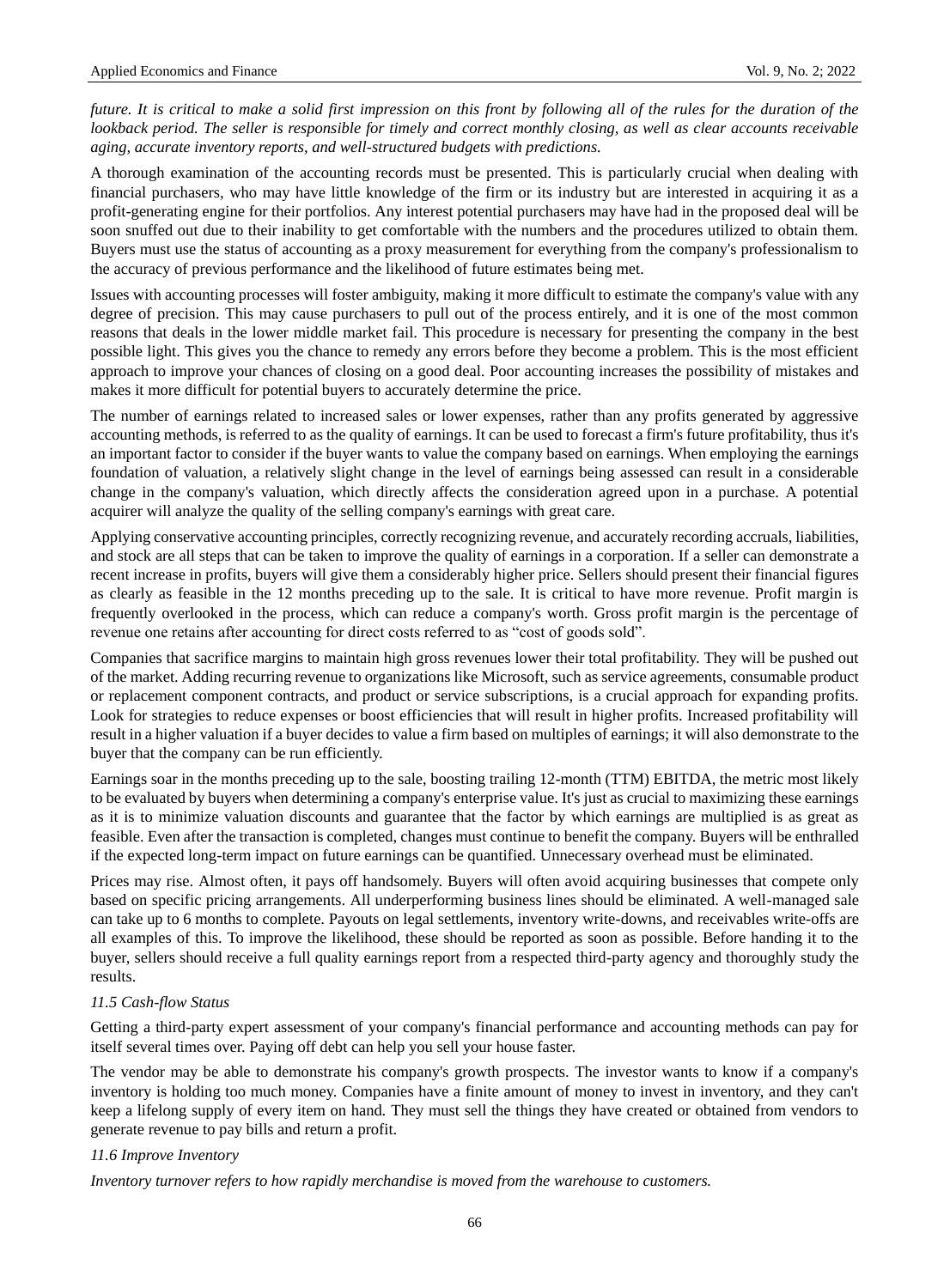The inventory turnover ratio indicates how many times a firm sells and restocks its inventory in a given period, or how many days it takes the company on average to sell out its inventory. Higher inventory turnover rates are regarded as positive, indicating strong sales, but too frequent turnover could imply inefficient ordering or a company's inability to meet order requests on time. Investors want to know if the days-to-sell inventory figure is improving or deteriorating with time. At least two years' worth of quarterly inventory sales figures must be calculated to have a good idea of the trend. If the figures show a clear pattern, it's worth investigating why. Investors would be delighted if inventory days decreased as a result of increased efficiencies acquired through tighter inventory controls.

Products, on the other hand, may be fly off the shelves faster merely because the manufacturer is lowering its prices. It is not always a bad thing if inventory days are increasing. When launching a new product to the market or anticipating a busy sales period, companies typically allow stocks to build up. If there isn't a clear increase in demand on the horizon, the increase may result in unsold items collecting dust in the stockroom.

#### *11.7 Systems, IT & Processes Should Reflect the Newest Developments*

## *Over-dependence on certain individuals (operational risk) increases the risk that the revenue or operational ability of the company will not continue.*

A company's policies and processes for managing and reporting financials are known as systems and controls. They're put in place to make sure risks are handled and resources are utilized effectively. They also ensure that laws and regulations are followed and that assets are protected from theft and damage. It's critical to be able to show a potential buyer that the necessary processes are in place to ensure that the firm runs smoothly, efficiently, and by all rules and regulations. This will reassure a potential buyer that the business will run smoothly from day one after the sale. A strong controls environment can also help to decrease the number of warranties and indemnities needed as part of the business sale because the buyer will be more satisfied that the company is in excellent shape. Systems and controls are the policies and procedures put in place by a corporation to manage financials. They're put in place to make sure risks are handled and resources are utilized effectively. They also ensure that laws and regulations are followed and that assets are protected from theft and damage. According to McKinsey & Co. (2005), investors are willing to pay up to a 20% premium on shares of companies that have a governance framework in place.

Based on regular operating procedures and a set of management and accounting controls, a well-managed organization functions predictably. Many small enterprises lack documentation of their operating systems as well as adequate management controls. If the operating and control systems do not perform properly, a buyer may reduce the value placed on the company during due diligence. When preparing to sell a business, the owner should ensure that effective and well-documented control measures are in place. The coronavirus outbreak has become a global issue with significant

effects on companies, and the global economy; its impacts are estimated to be even more than the previous global recessions. In their paper Salamzadeh and Dana (2021) emphasize that companies have to Improve their general crisis management and entrepreneurial skills and monitor the relevant governmental responses

#### *11.8 Concentration*

#### *Buyers discount the value of companies that are overly dependent on a small handful of customer accounts.*

Customer concentration is another risk concern that clients in the lower-middle market face, in addition to key person issues. This is because buyers consider concentration as a proxy for revenue stability, and companies that appear unduly reliant on their main customers will put them off. When it comes to revenue or gross margin concentration, the threshold for significance varies from industry to industry. Buyers will be concerned if a single customer accounts for more than 20% of either statistic, as they may be concerned about the company's performance sensitivity to the loss of that customer's business.

Any extra degree of concentration over the 20 percent level is likely to have a detrimental impact on the firm's marketability. Severe customer concentration is frequently valued at a lower level than comparable organizations that do not have the same problems. Before the sale, the buyer should take all reasonable steps to reduce concentration risk and diversify the customer base. To secure long-term supply contracts with major customers, revenue risk must be minimized. This will show purchasers that the accounts are in good shape and will be well-protected over the projection period.

A small number of clients account for a significant portion of your revenue as a small firm.

Any customer who accounts for 10% or more of a company's revenue, on the other hand, would pose a major threat to earnings and cash flow if they switched suppliers. So, wherever possible, diversify the company's customer base to reduce customer concentration, which will boost the stability of future revenue streams — and ultimately raise the company's valuation. A buyer will often scrutinize any client relationship that accounts for more than 10% of total sales,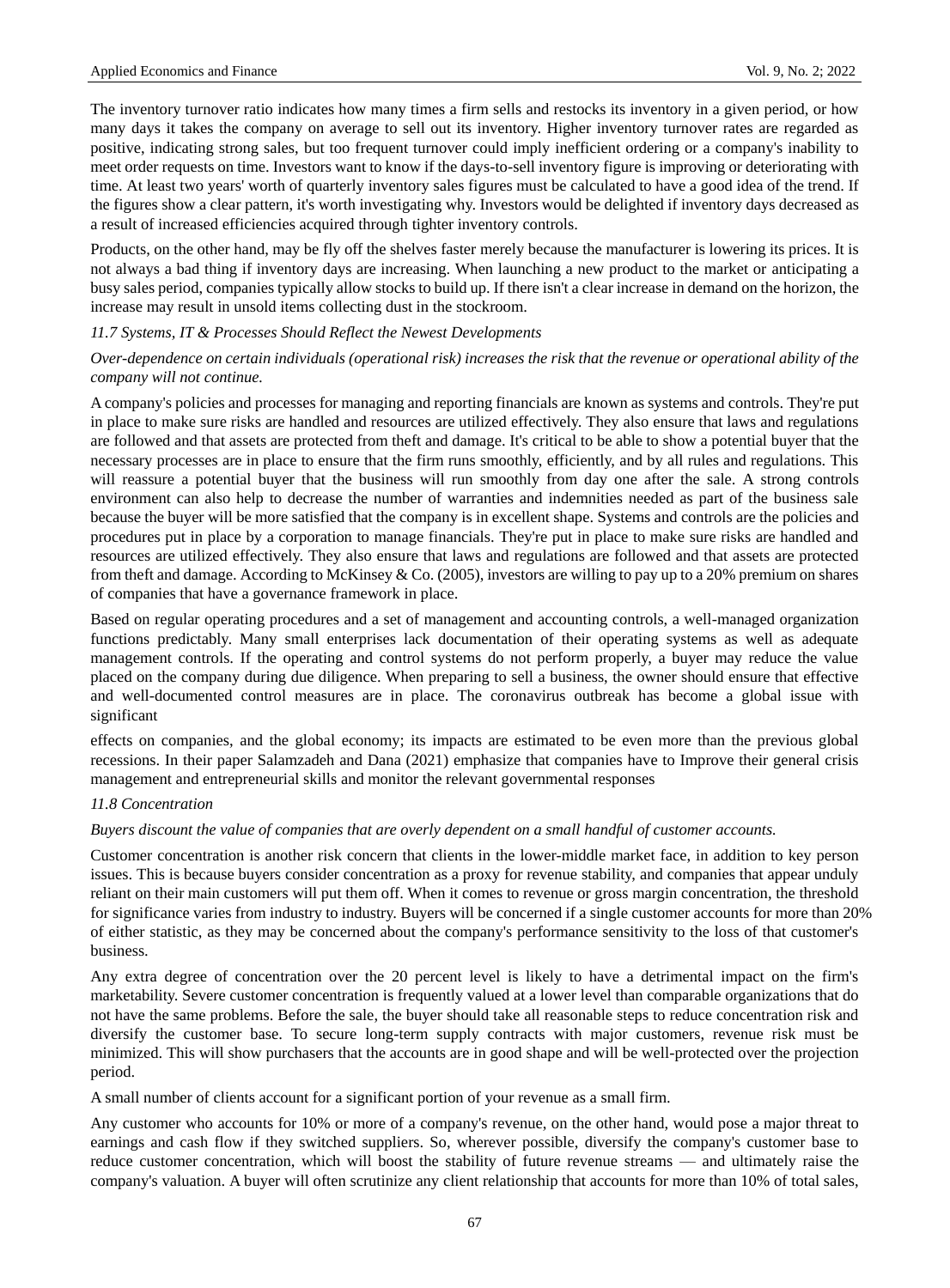so ensuring that contracts are in place with such customers can assist to offset some of the concentration.

## *11.9 Intellectual Property*

#### *Intellectual property is taken much more seriously by buyers if a trademark or patent is possessed.*

Before starting the sale process, any pending lawsuits should be resolved. It is preferable to record fully audited financial statements rather than merely a compilation report. When sellers in the lower middle market believe they are too tiny to be of interest to publicly traded businesses, they may fail to submit an audit. It is necessary to clean up any potential environmental hazards. It is also necessary to clean the facilities. Buyers frequently take a tour of the property. Then, depending on what they see while on-site, they create an opinion. Real estate appraisals, as well as appraisals of machinery and equipment, are often required.

By being able to reference a recent and reputable third-party estimate of the value held by these assets, sellers can put themselves in a much stronger negotiating position. Patents, brand names, and trademarks are examples of intellectual property that can enable a corporation to sell its products and services for a higher price. If the company can demonstrate secured intellectual property to keep competitors out of the market, it will be able to better protect its market position, for which a buyer will be willing to pay a higher price.

## **12. Common Mistakes which Reduce the Value of one's Company**

Many business owners want to reduce their income taxes as much as possible, yet this does not increase the company's value. It may hurt a company's genuine profitability. Recurring income is revenue that is guaranteed and does not necessitate the same level of sales and owner work as one-time revenue. This revenue has substantially greater margins and is always in high demand among purchasers. Having to rely on a single business owner: The most important value driver is not usually revenue; it is his reliance on the existing owner. For the present owner, this can pose a significant danger. It's unclear whether the company will continue to thrive with the new owner. Only the current owner knows the processes, procedures and has the technical know-how.

## **13. Conclusion**

Because of the particular qualities of privately held businesses, it is difficult for owners to sell their companies for their full value when they retire or want to change careers. This article offered advice to business owners on buyer segmentation and several valuation methodologies that might be used to calculate the firm's price. Owners were urged to structure income statements and balance sheets to correspond more closely to generally accepted accounting standards (GAAP) and, more recently, to International Financial Reporting Standards (IFRS) to prepare their company for sale. Owners were encouraged to improve their operating and control systems as well as strengthen their management teams. Finally, the marketing strategy must be aimed at selling the firm at a profit to the seller. Empirical research in many industrial sectors should be used to test these notions in the future. Customer value frameworks should be made more thorough, generalizable, and, most importantly, operational through research. Value-based pricing (Hinterhuber, 2004), as well as the organizational-wide requirement and modifications are required to become a value generator. There is a need to investigate the influence of other factors related to the sale process like behavioral biases. More research is required to fully understand e.g. the influence of bidding history in the bidding process. How about online auctions? In particular how to change modern online auctions the relationships and expectations between buyers and sellers.

#### **References**

- Anderson, J. C., & Narus, J. A. (1998). Business marketing: understand what customers value. *Harvard Business Review*, *76*(6), 53-65.
- Boone, A. L., & Mulherin, J. H. (2009). Is There One Best Way to Sell a Company? Auctions Versus Negotiations and Controlled Sales 1. *Journal of Applied Corporate Finance*, *21*(3), 28-37. https://doi.org/10.1111/j.1745-6622.2009.00237.x
- Boyt, T., & Harvey, M. (1997). Classification of industrial services: a model with strategic implications, *Industrial Marketing Management*, *26*(4), 291-300. https://doi.org/10.1016/S0019-8501(96)00111-3
- Deutsche Bundesbank (2021). Statistiken Kapitalbilanz / Inländische Nettokapitalanlagen im Ausland / Direktinvestitionen / Beteiligungskapital / Beteiligungskapital (ohne reinvestierte Gewinne und übrige Anlagen) / Neuanlage / Europa – last access:

[https://www.bundesbank.de/dynamic/action/de/statistiken/zeitreihen-datenbanken/zeitreihen-datenbank/723452/72](https://www.bundesbank.de/dynamic/action/de/statistiken/zeitreihen-datenbanken/zeitreihen-datenbank/723452/723452?listId=www_s201_aw3_1_1a_e1&tsTab=1&tsId=BBFB1.A.N.DE.E1.S1.S1.T.A.FA.D.F51._Z._T._X.N&id=0) [3452?listId=www\\_s201\\_aw3\\_1\\_1a\\_e1&tsTab=1&tsId=BBFB1.A.N.DE.E1.S1.S1.T.A.FA.D.F51.\\_Z.\\_T.\\_X.N&id](https://www.bundesbank.de/dynamic/action/de/statistiken/zeitreihen-datenbanken/zeitreihen-datenbank/723452/723452?listId=www_s201_aw3_1_1a_e1&tsTab=1&tsId=BBFB1.A.N.DE.E1.S1.S1.T.A.FA.D.F51._Z._T._X.N&id=0)  $=0$ 

Finegan, P. T. (1991). Maximizing shareholder value at the private company. *Journal of Applied Corporate Finance*,